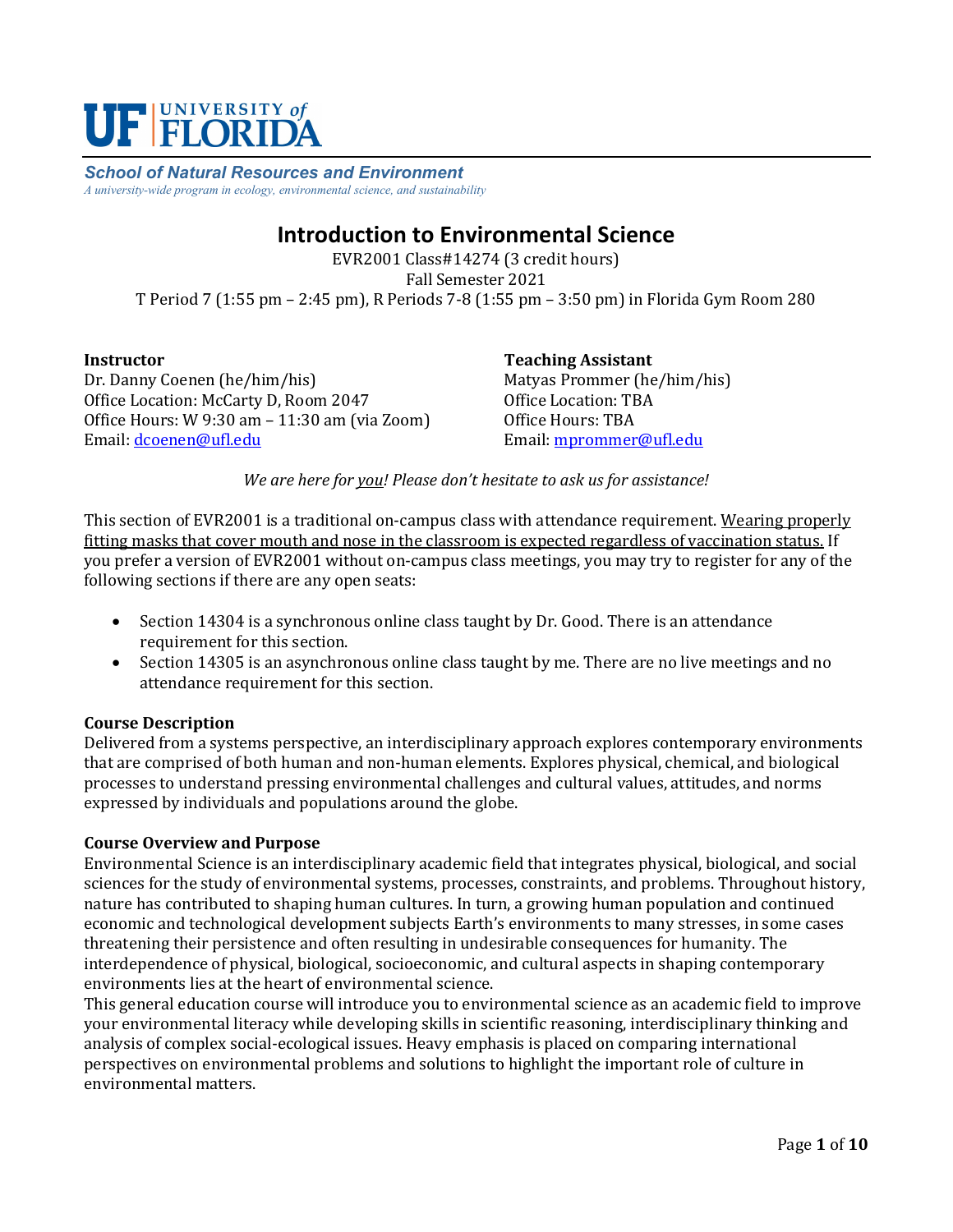## **Prerequisites**

None

## **Required Textbook**

William P. Cunningham and Mary Ann Cunningham. Environmental Science, 15<sup>th</sup> Edition (All Access) eBook). 2020.

EVR2001 is an Affordable UF course. Our course textbook is available as an eBook through UF All Access at a heavily discounted price. See<https://businessservices.ufl.edu/services/uf-bookstore/uf-all-access/> for information and support. Please note: It may take several days after the start of the semester for you to receive access to the textbook. That is okay; just complete any assigned readings as soon as you get it.

## **Required Technology**

Students need to have access to a personal computer or laptop with a working webcam and microphone in order to access all features of the course Canvas site and to participate in online office hours. Broadband internet access is required. Proctoring services are provided by Honorlock. Students are expected to review the Honorlock system requirements and use their compatibility tool before the end of the drop/add period by visiting<https://honorlock.com/support/> and scrolling down to the *Simple Single-Click Test* section of that page. The student guide to testing with Honorlock can be accessed via [https://static.honorlock.com/assets/2017/students/HonorlockGuidelines.pdf.](https://static.honorlock.com/assets/2017/students/HonorlockGuidelines.pdf)

## **General Education Objectives and Student Learning Outcomes**

This course is a physical (P)/biological (B) sciences as well as International (N) subject area course in the UF and Florida State Core General Education Programs.

The general education objectives will be accomplished in the context of this course through the following course objectives:

- 1) Students will be able to describe the process of scientific inquiry and apply scientific principles in cross-cultural and interdisciplinary contexts.
- 2) Students will be able to explain that ecosystems are comprised of physical and biological elements whose interactions engender ecosystem functions that provide humanity with a diverse array of ecological services.
- 3) Students will be able to discuss the complex and diverse relationships between humans and environments from local to global scales, including how cultural values shape patterns of resource use and valuation of ecological services.
- 4) Students will be able to differentiate between non-renewable, exhaustible, and inexhaustible material and energy resources, the physical and biological processes through which they are created, and associated environmental constraints.
- 5) Students will be able to apply interdisciplinary approaches to evaluating and proposing solutions for U.S. and international environmental problems, taking into account scientific and socioeconomic information, including cultural and political constraints.
- 6) Students will gain the ability to appraise environmental impacts of behaviors, choices, and activities in their personal lives.

Module-specific learning objectives are included in each lecture presentation, available through Canvas.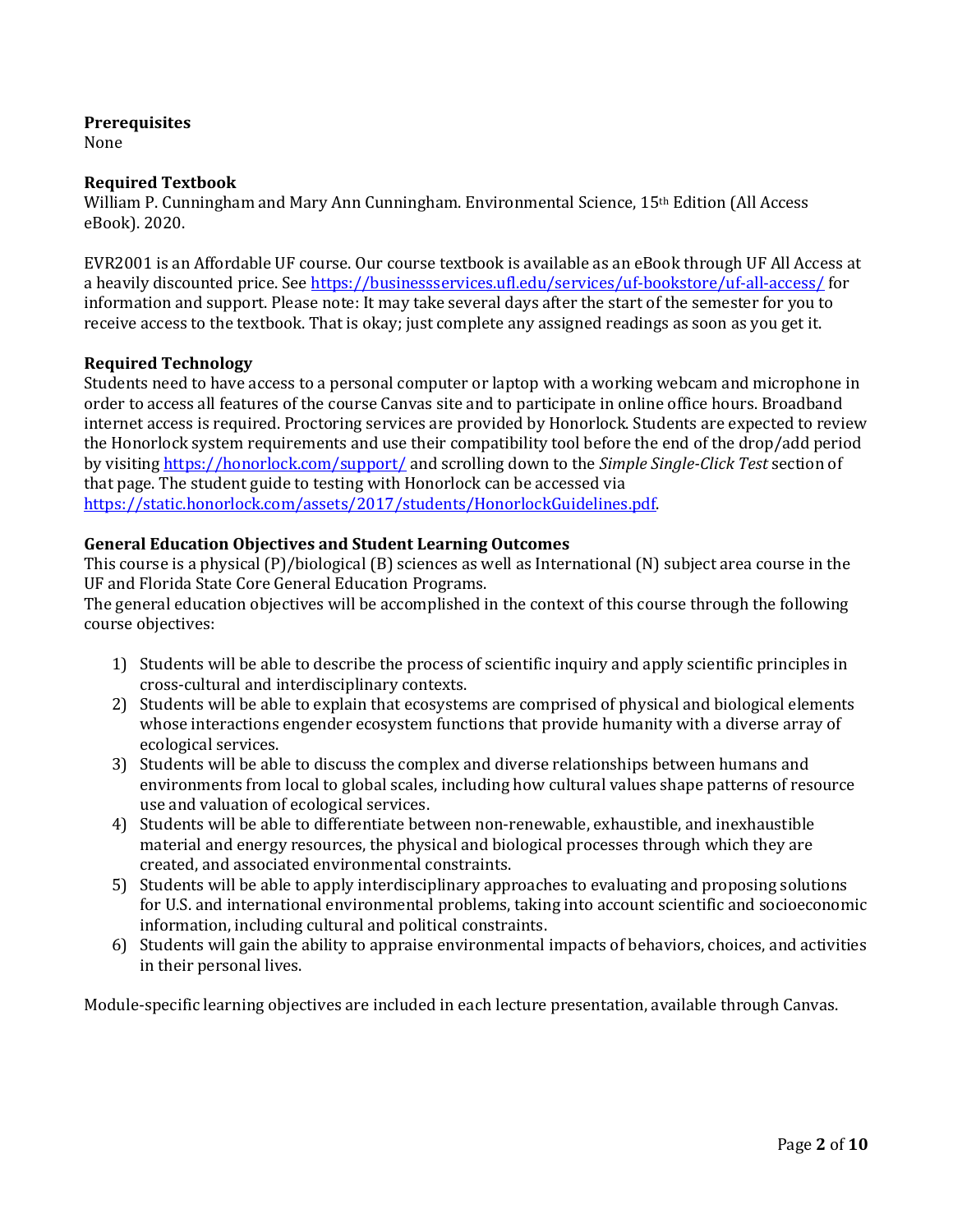## **Course Structure**

EVR2001 consists of 11 modules, each dedicated to an environmental topic. In general, you will move through each of these modules in the following sequence:

- 1. Complete assigned readings for important background information and context.
- 2. Apply what you have learned in the readings by completing a module preparation assignment.
- 3. Attend lectures and watch additional materials posted on Canvas to expand on the read material.
- 4. Reflect on the module's content through engaging in discussion or activities with fellow students in small groups.

## **Grading Policies**

Information on current UF grading policies for assigning grade points can be found at [https://catalog.ufl.edu/UGRD/academic-regulations/grades-grading-policies/.](https://catalog.ufl.edu/UGRD/academic-regulations/grades-grading-policies/) A minimum grade of C is required for general education credit.

| <b>Grading scale</b> |                        |             |        |               |                |  |  |
|----------------------|------------------------|-------------|--------|---------------|----------------|--|--|
| Grade                | Points                 | Percent     | Grade  | Points        | Percent        |  |  |
| А:                   | 930.0-1000             | 93.0-100.0% | C:     | 730.0-769.9   | 73.0-76.9%     |  |  |
| A-                   | 900.0-929.9            | 90.0-92.9%  | $C-$   | 700.0-729.9   | 70.0-72.9%     |  |  |
| $B+$ :               | 870.0-899.9            | 87.0-89.9%  | $D+$ : | 670.0-699.9   | 67.0-69.9%     |  |  |
| B:                   | 830.0-869.9            | 83.0-86.9%  | D:     | 630.0-669.9   | 63.0-66.9%     |  |  |
| $B-$                 | 800.0-829.9            | 80.0-82.9%  | D-     | 600.0-629.9   | 60.0-62.9%     |  |  |
| $C+$ :               | 770.0-799.9 77.0-79.9% |             | Е.     | $0.0 - 599.9$ | $0.0 - 59.9\%$ |  |  |
|                      |                        |             |        |               |                |  |  |

The final grade for this course is based on a 1000-point scale and will be weighted as follows:

| <b>Grade Component</b>                                                           | <b>Points</b> | Percentage |
|----------------------------------------------------------------------------------|---------------|------------|
| Syllabus Quiz                                                                    | 25            | 2.5%       |
| Module Preparation assignments $(10 \times 15 \text{ points})$                   | 150           | 15.0%      |
| <b>Class Attendance and Activities</b>                                           | 150           | 15.0%      |
| Quizzes $(4 \times 40 \text{ points} - \text{the lowest quiz score is dropped})$ | 160           | 16.0%      |
| Exam 1                                                                           | 130           | 13.0%      |
| Exam 2                                                                           | 130           | 13.0%      |
| Exam 3                                                                           | 130           | 13.0%      |
| International Environmental Issue Essay                                          | 125           | 12.5%      |
| <b>Total</b>                                                                     | <b>1000</b>   | 100%       |

Grade cutoffs are exact; you should not expect any rounding of scores at the end of the semester.

*Syllabus and Anti-plagiarism Quiz*: There will be a quiz during the first week of the semester to ensure that you understand important rules specified in this syllabus and are able to identify proper methods of citation. This quiz will be on Canvas and may be retaken an unlimited number of times up to the deadline until you are satisfied with your score.

*Module Preparation Assignments*: In preparation for most modules, you will complete readings and respond to questions that reinforce the read material. These assignments include 350-400 word free response questions, completing worksheets, and visiting local parks and conservation areas. Emphasis will be placed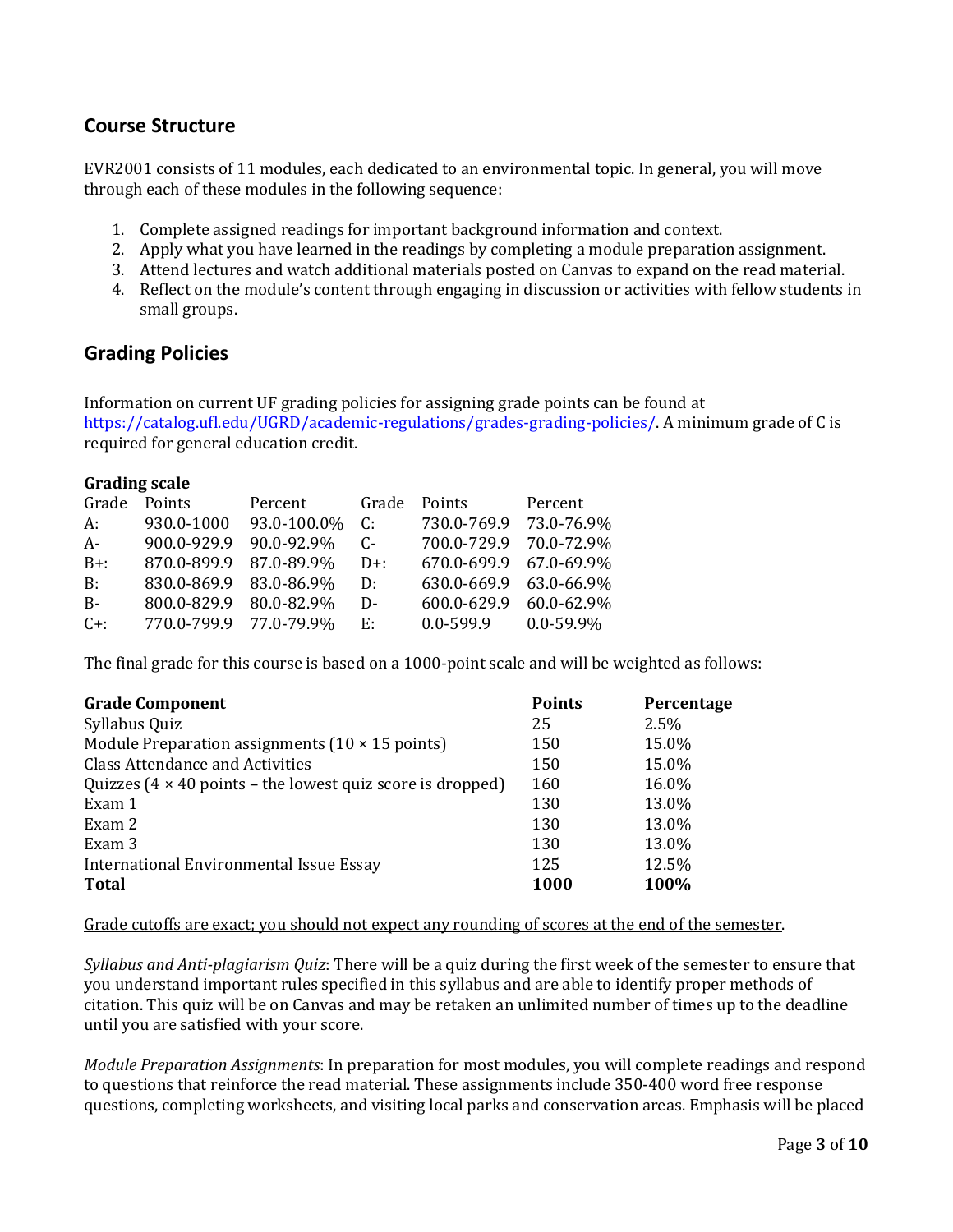on applying scientific reasoning skills, such as formulating hypotheses and interpreting data. There are ten module preparations to be completed during the semester. These assignments are graded through rubrics that are posted along the assignment instructions on Canvas. A Turnitin.com score of less than 10% is expected for free response questions.

*Class Attendance and Activities*: Students significantly contribute to creating a comfortable and constructive learning environment by attending and participating productively in class. I encourage questions and sharing of relevant experiences! Grades are based on attendance, in-class activities, and frequency and quality of student contributions to the class.

Unique requirements for the Fall 2021 semester**:** We continue to experience pandemic conditions. **You are expected and strongly encouraged to wear properly fitted masks over mouth and nose while you are entering, within, and exiting the classroom** to minimize infection risk to yourself and others, including vulnerable members of our local community. This applies whether you are vaccinated against COVID-19 or not. Thank you! Should you contract or believe you have been in close contact with someone who has tested positive, please call UF Health Screen, Test & Protect at 352-273-9790 to initiate contact tracing.

*International Environmental Issue Essay*: You will watch a documentary film about an environmental issue outside the United States, and reflect on the causes, impacts, and possible solutions of the issue in the form of an 800-1000-word essay. This assignment is graded through a rubric that is posted along the assignment instructions on Canvas. A Turnitin.com score of less than 10% is expected.

*Quizzes*: There will be five online multiple-choice quizzes to assess if students are keeping up with and understanding course materials. These quizzes must be submitted by midnight on the due date and may not be retaken. The lowest quiz grade will be dropped. Grading is based on the number of correct answers. Quizzes are proctored by Honorlock.

*Exams*: There are three 50-minute multiple choice exams during the semester that will assess your comprehension of course content. Grading is based on the number of correct answers. Exams are proctored by Honorlock.

Specific grading criteria for each assignment will be provided on Canvas. You are responsible for maintaining duplicate copies of all work submitted in this course until the end of the semester. In case of a grading dispute, you must notify the instructor via e-mail within one week of the date the grade is posted. It is your responsibility to ensure that all assignments are successfully uploaded to Canvas. Missing, corrupt, or incompatible files may result in grade penalties up to a score of zero for the assignment.

# **Course Policies**

## **Diversity and Inclusiveness Statement**

Diversity is a one of our biggest assets in the classroom and in environmental science. Different perspectives enrich our understanding of the variety of human-nature interactions and are imperative to developing just solutions to complex environmental problems. This classroom is a place where you will be treated with respect, and I welcome individuals of all ages, backgrounds, beliefs, ethnicities & races, genders, gender identities, gender expressions, national origins, religions (if any), sexual orientations, ability – and other visible and nonvisible differences. All members of this class are expected to contribute to a respectful, welcoming, and inclusive environment for every other member of the class. This does not mean that you are not allowed to disagree with others, but that such differences should be explored without ad hominem judgment.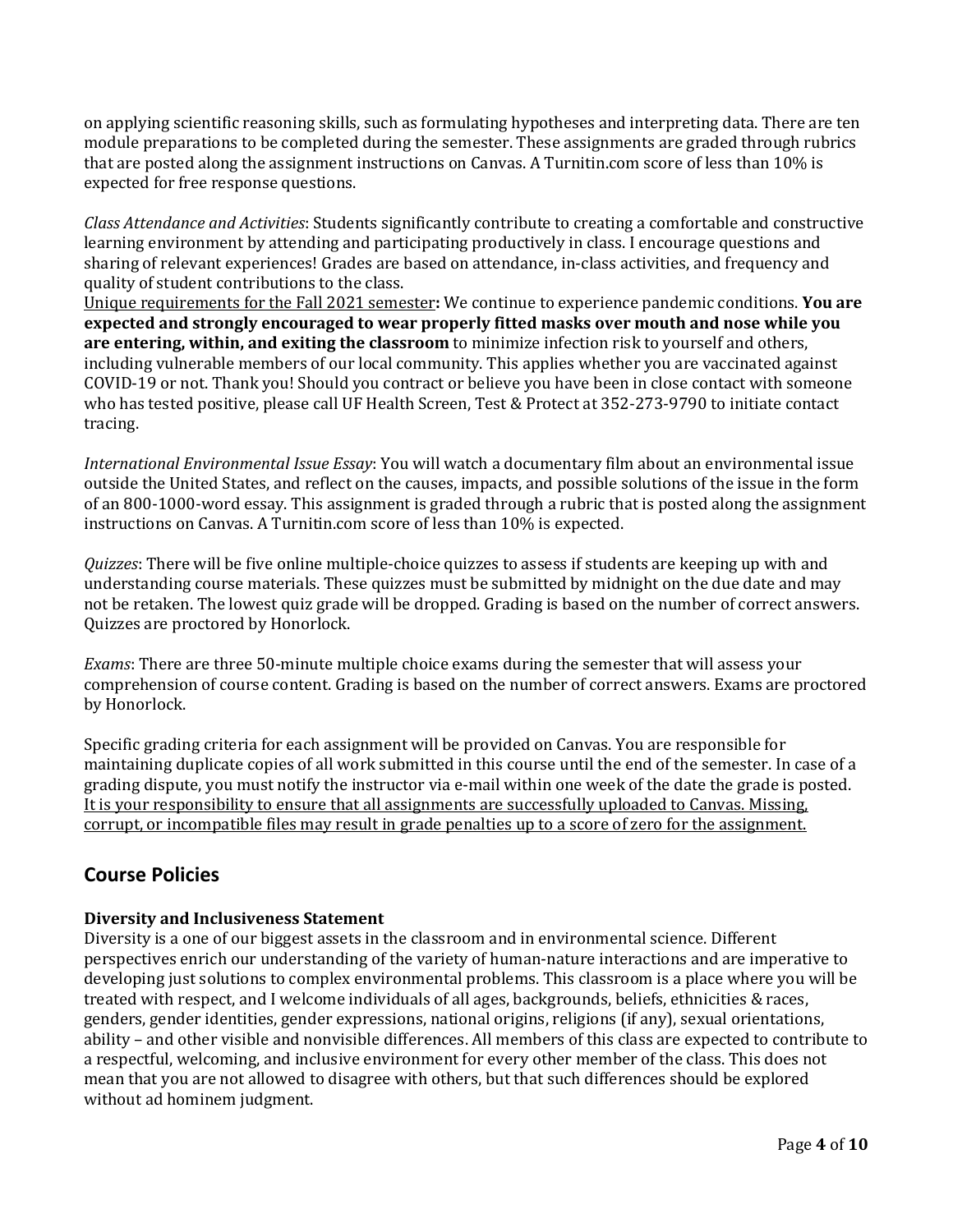Should I inadvertently make a statement offensive to you, please let me know so that I may learn and grow from the incident.

### **Attendance Policy**

Requirements for class attendance and make-up exams, assignments, and other work in this course are consistent with university policies. Click here to read the university attendance [policies.](https://catalog.ufl.edu/UGRD/academic-regulations/attendance-policies/) Requirements specific to EVR2001 are outlined below:

On-time attendance is mandatory. You are permitted three unexcused absences without grade penalty (excepting any in-class activities or extra credit opportunities). Additional unexcused absences incur a score of zero for the day's Class Attendance and Engagement. Point deductions may also be incurred for repeated disruptive tardiness.

Absences will be excused

- In case of potentially contagious illness, by timely e-mail notification t[o dcoenen@ufl.edu.](mailto:dcoenen@ufl.edu) If you miss three or more days due to a contagious illness, provide a doctor's note or equivalent, or follow the procedure outlined here: [https://care.dso.ufl.edu/instructor-notifications.](https://care.dso.ufl.edu/instructor-notifications)
- In case of non-contagious illness, upon receipt of a doctor's note or equivalent, or by following the procedure outlined here[: https://care.dso.ufl.edu/instructor-notifications.](https://care.dso.ufl.edu/instructor-notifications)
- In case of religious holidays, by informing me via e-mail ahead of time.
- In case of military duty, jury duty, participation in academic conferences, or participation in official university or UAA events, by providing appropriate evidence ahead of time.
- In case of family emergencies, deaths, or other extenuating circumstances, by following the procedure outlined here[: https://care.dso.ufl.edu/instructor-notifications.](https://care.dso.ufl.edu/instructor-notifications)
- In all other cases, or if you are unsure, please e-mail me as soon as feasible. Absences are generally not excused for non-emergency travel and vehicle problems.

You are still responsible for turning assignments in on time unless an extension has been requested via email and approved by the instructor prior to the deadline. In case of true documented emergencies, the instructor may waive this requirement.

#### **Make-up Policy**

Quizzes and exams missed for excused reasons can be made up. For absences excused ahead of time, I will develop a make-up plan and schedule. In case of documented illnesses or emergencies, arrangements for completing make-up exams or assignments should be made upon return to class. If experiencing truly extenuating circumstances resulting in longer absences, please notified me as soon as possible to develop a plan to make up missed work. Missed extra credit opportunities cannot be made up.

#### **Late Work**

You are responsible for turning assignments in on time unless an extension has been requested via e-mail prior to the deadline. In case of true documented emergencies, I may waive this requirement. Technical difficulties are not generally an excuse for missing an assessment or assignment; you should have contingency plans in case any such issues arise. I recommend storing your documents on a cloud service that can be accessed from any device [\(Dropbox](https://cloud.it.ufl.edu/collaboration-tools/dropbox/) and [OneDrive](https://cloud.it.ufl.edu/collaboration-tools/office-365/) are free to UF students), and having a plan for internet outages (such as identifying a source for public WiFi near you or tethering through your cell phone). Try not to wait until the last minute to submit assignments!

• For **module preparation** assignments, late submissions will incur a penalty of 20% per day. Submissions more than three days late will receive a grade of zero.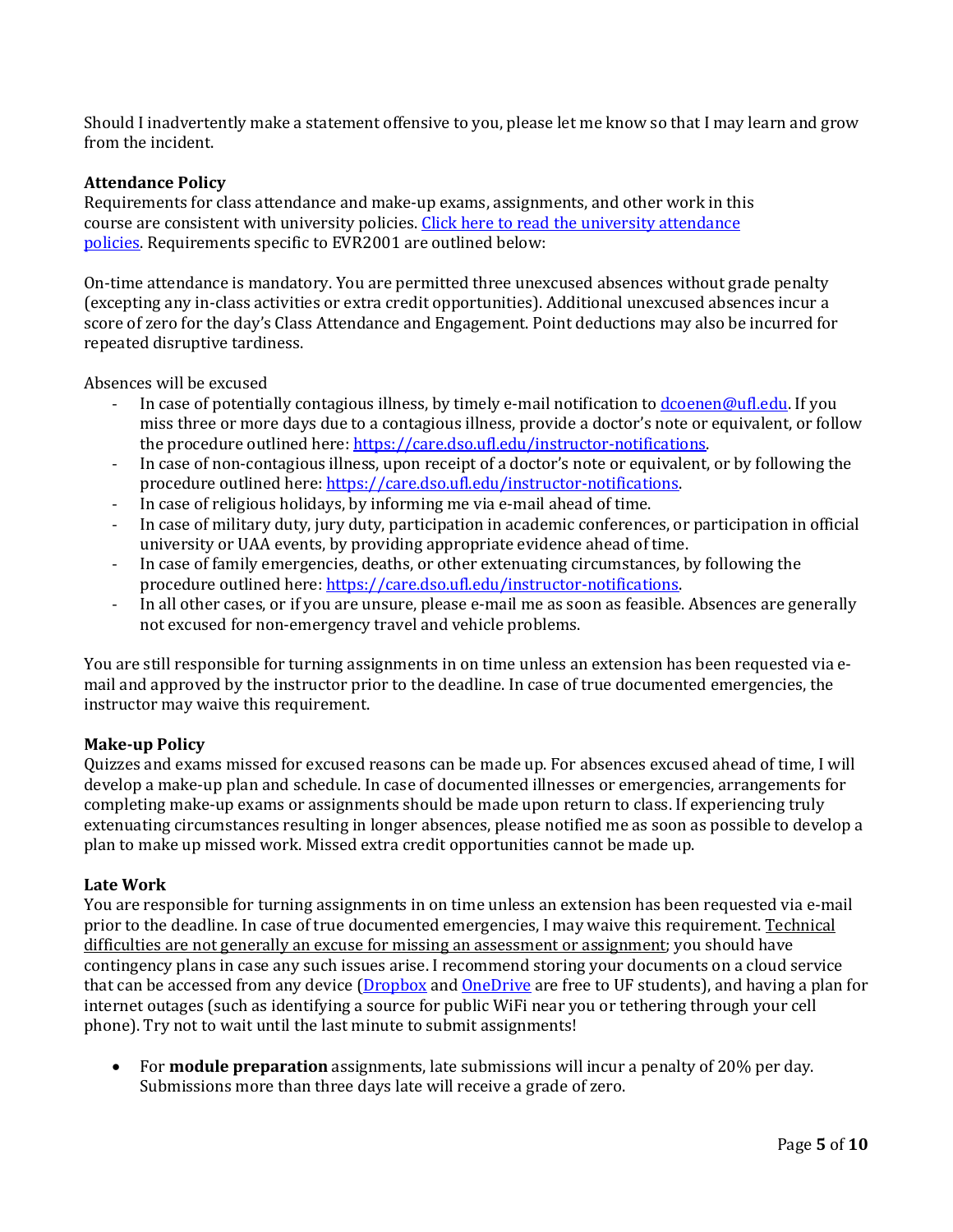• For late submissions of the **international environmental issue essay**, 10% will be subtracted from the assignment grade per day. If the assignment is more than five days late, a score of 0 will be entered.

I highly recommend starting work on assignments early to preclude unexpected emergencies or latesemester stress from compromising your grade. Deadline extensions may be available on certain assignments if requested ahead of time via e-mail. If extended deadlines are not met, late penalties will be assessed based on the original, not the revised due date!

Finally, please do not wait until the end of the semester to discuss problems with the course material or performance in class. Your performance and success are important to the instructor, the College of Agricultural and Life Sciences, and University of Florida, so please contact me to discuss your concerns as soon as they arise.

## **Office Hours**

Please take advantage of virtual office hours to discuss any questions or concerns. Contact your teaching assistant for basic questions, help with assignments, and clarifications regarding grades and feedback. Contact me regarding absences, grading disputes, concerns about other students, and any other issues. Making an appointment ahead of time is recommended, but not required. If you cannot be present for the regularly scheduled office hours, we will attempt to accommodate you at an alternate time.

#### **Course Communications**

The preferred way to get ahold of me or your TA outside of class and office hours is via Canvas e-mail or direct e-mail. You can expect a response within 24 hours on weekdays. All students are expected to check the course web site on Canvas [\(http://elearning.ufl.edu\)](http://elearning.ufl.edu/) on a daily basis. In addition, we may send specific communications directly to your UF e-mail, which you should check daily as well. You should enable Canvas notifications for this class, so that you are notified immediately about grading, assignment feedback, due date changes, announcements, etc.

#### **External Communication**

You may use GroupMe or similar tools to communicate with other students about the class and environmental science-related topics. **You may not, however, discuss quiz and exam questions/answers with others, including quizzes and exams from prior semesters, or collaborate on any assignments intended to be worked on individually.** Doing so constitutes academic dishonesty.

#### **Canvas Display Name Change**

Canvas uses the "Display Name" as set in myUFL. The Display Name is what you want people to see in the UF Directory, such as "Ally" instead of "Allison." To update your display name, go to one.ufl.edu, click on the dropdown at the top right, and select "Directory Profile." Click "Edit" on the right of the name panel, uncheck "Use my legal name" under "Display Name," update how you wish your name to be displayed, and click "Submit" at the bottom. This change may take up to 24 hours to appear in Canvas. This does not change your legal name for official UF records.

## **CALS and University of Florida Policies**

## **Grades and Grade Points**

For information on current UF policies for assigning grade points, see <https://catalog.ufl.edu/UGRD/academic-regulations/grades-grading-policies/>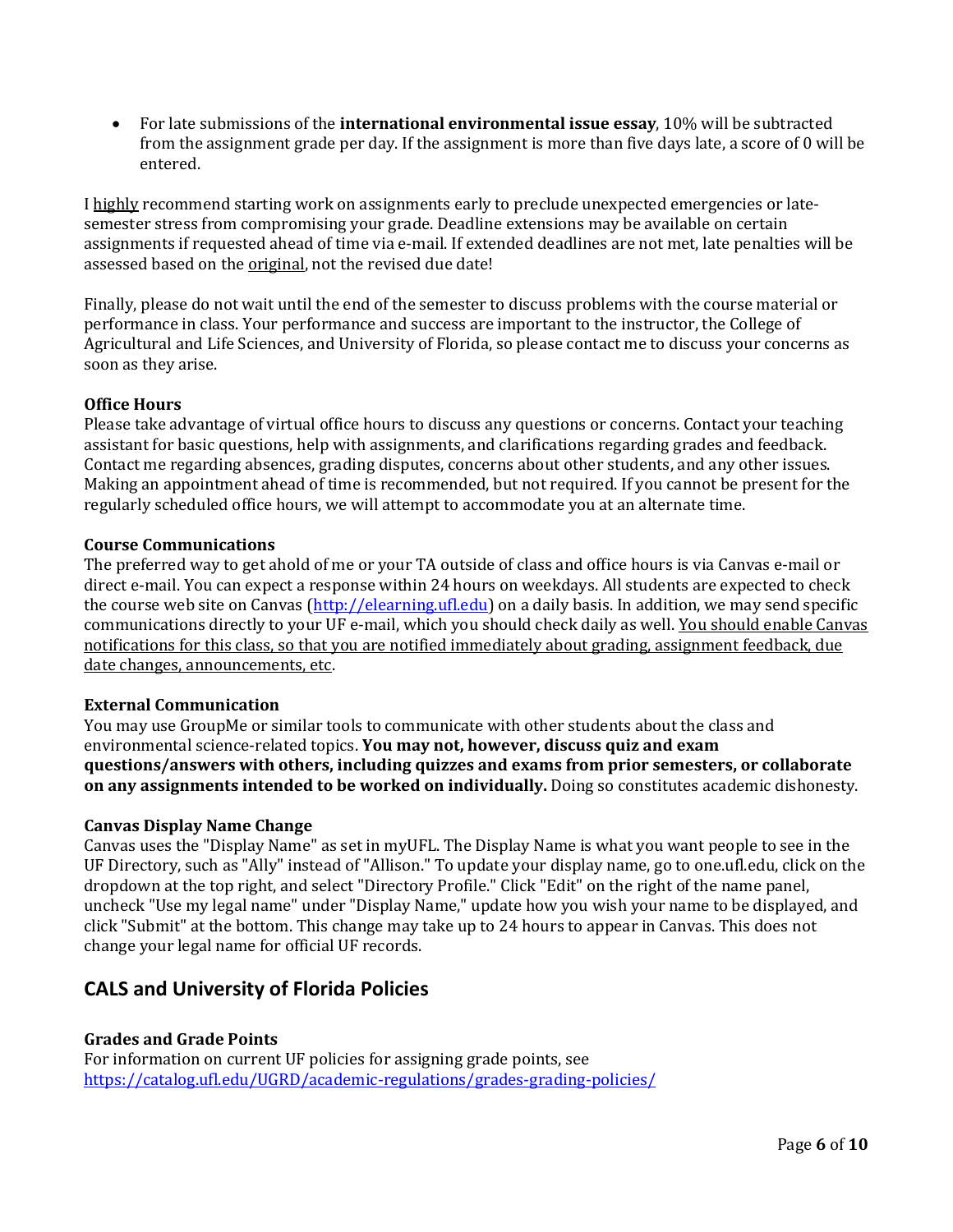## **Zoom Conference Privacy**

Should it become necessary or convenient to hold classes virtually using zoom, those class sessions may be audio-visually recorded for students in the class to refer back and for enrolled students who are unable to attend live. Students who participate with their camera engaged or utilize a profile image are agreeing to have their video or image recorded. If you are unwilling to consent to have your profile or video image recorded, be sure to keep your camera off and do not use a profile image. Likewise, students who un-mute during class and participate orally are agreeing to have their voices recorded. If you are not willing to consent to have your voice recorded during class, you will need to keep your mute button activated and communicate exclusively using the "chat" feature, which allows students to type questions and comments live. The chat will not be recorded or shared. As in all courses, unauthorized sharing of recorded materials is prohibited.

## **Course Evaluation Process**

Student assessment of instruction is an important part of efforts to improve teaching and learning. At the end of the semester, students are expected to provide feedback on the quality of instruction in this course using a standard set of university and college criteria. Students are expected to provide professional and respectful feedback on the quality of instruction in this course by completing course evaluations online via GatorEvals. Guidance on how to give feedback in a professional and respectful manner is available at: [https://gatorevals.aa.ufl.edu/students/.](https://gatorevals.aa.ufl.edu/students/) Students will be notified when the evaluation period opens and can complete evaluations through the email they receive from GatorEvals, in their Canvas course menu under GatorEvals, or vi[a https://ufl.bluera.com/ufl/.](https://ufl.bluera.com/ufl/) Summaries of course evaluation results are available to students at[: https://gatorevals.aa.ufl.edu/public-results/.](https://gatorevals.aa.ufl.edu/public-results/)

## **Academic Honesty and Plagiarism**

As a student at the University of Florida, you have committed yourself to uphold the Honor Code, which includes the following pledge: *"We, the members of the University of Florida community, pledge to hold ourselves and our peers to the highest standards of honesty and integrity."* You are expected to exhibit behavior consistent with this commitment to the UF academic community, and on all work submitted for credit at the University of Florida, the following pledge is either required or implied: *"On my honor, I have neither given nor received unauthorized aid in doing this assignment."*

It is assumed that you will complete all work independently in each course unless the instructor provides explicit permission for you to collaborate on course tasks (e.g. assignments, papers, quizzes, exams). Furthermore, as part of your obligation to uphold the Honor Code, you should report any condition that facilitates academic misconduct to appropriate personnel. It is your individual responsibility to know and comply with all university policies and procedures regarding academic integrity and the Student Honor Code. Violations of the Honor Code at the University of Florida will not be tolerated. Violations will be reported to the Dean of Students Office for consideration of disciplinary action. For more information regarding the Student Honor Code, please see[: http://www.dso.ufl.edu/sccr/process/student-conduct](http://www.dso.ufl.edu/sccr/process/student-conduct-honor-code)[honor-code.](http://www.dso.ufl.edu/sccr/process/student-conduct-honor-code)

The instructor emphasizes that **PLAGIARISM, WHETHER INTENTIONAL OR UNINTENTIONAL, IS A SERIOUS AND POTENTIALLY CAREER-ENDING FORM OF ACADEMIC MISCONDUCT. Copying and pasting is never okay in academia.** Direct quotes are not commonly used in science writing; paraphrases accompanied by a proper citation should be used instead.

#### **In-Class Recording**

Students are allowed to record video or audio of class lectures. However, the purposes for which these recordings may be used are strictly controlled. The only allowable purposes are (1) for personal educational use, (2) in connection with a complaint to the university, or (3) as evidence in, or in preparation for, a criminal or civil proceeding. All other purposes are prohibited. Specifically, students may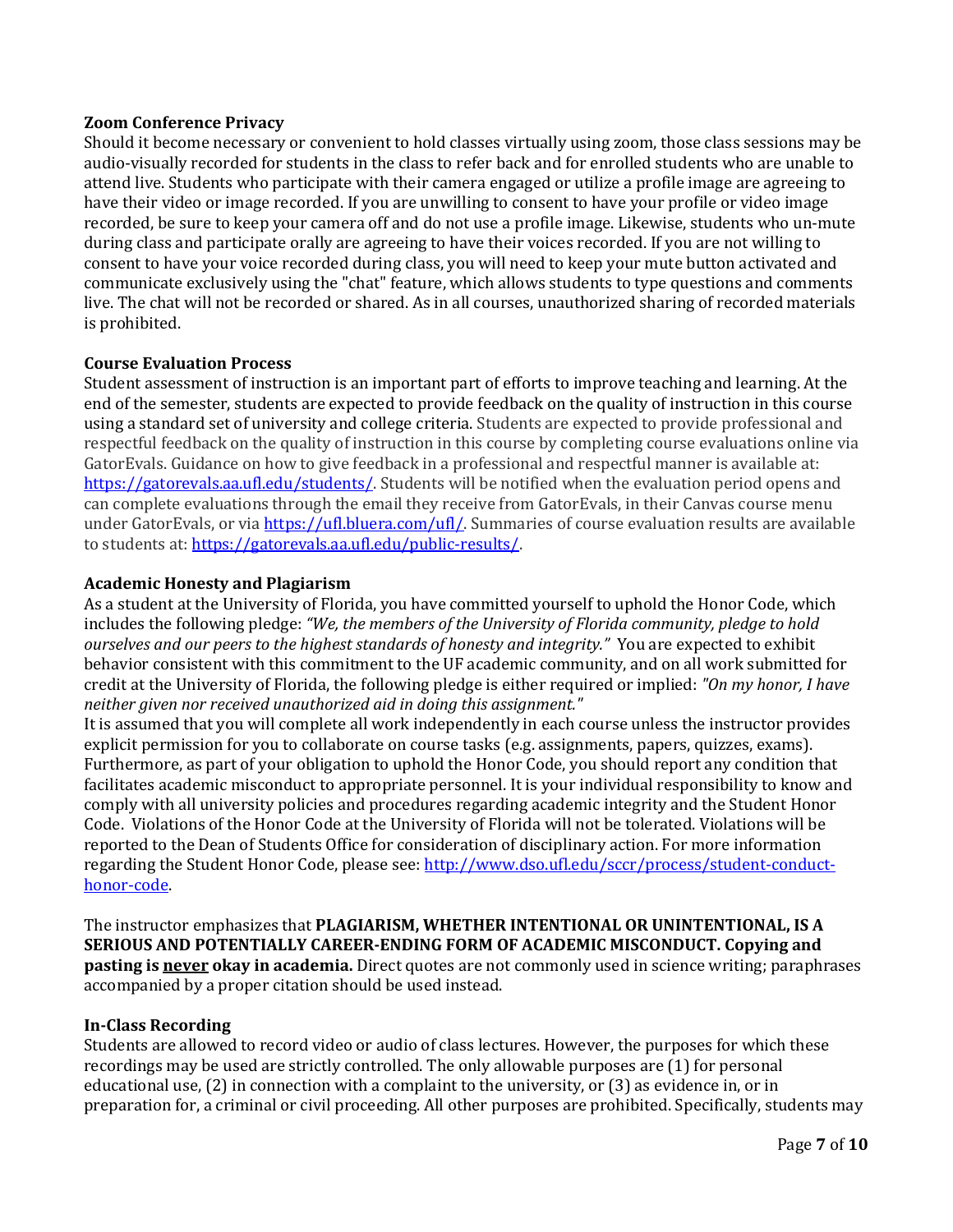not publish recorded lectures without the written consent of the instructor. A "class lecture" is an educational presentation intended to inform or teach enrolled students about a particular subject, including any instructor-led discussions that form part of the presentation, and delivered by any instructor hired or appointed by the University, or by a guest instructor, as part of a University of Florida course. A class lecture does not include lab sessions, student presentations, clinical presentations such as patient history, academic exercises involving solely student participation, assessments

(quizzes, tests, exams), field trips, private conversations between students in the class or between a student and the faculty or lecturer during a class session. Publication without permission of the instructor is prohibited. To "publish" means to share, transmit, circulate, distribute, or provide access to a recording, regardless of format or medium, to another person (or persons), including but not limited to another student within the same class section. Additionally, a recording, or transcript of a recording, is considered published if it is posted on or uploaded to, in whole or in part, any media platform, including but not limited to social media, book, magazine,

newspaper, leaflet, or third party note/tutoring services. A student who publishes a recording without written consent may be subject to a civil cause of action instituted by a person injured by the publication and/or discipline under UF Regulation 4.040 Student Honor Code and Student Conduct Code.

## **Software Use**

All faculty, staff and students of the university are required and expected to obey the laws and legal agreements governing software use. Failure to do so can lead to monetary damages and/or criminal penalties for the individual violator. Because such violations are also against university policies and rules, disciplinary action will be taken as appropriate.

## **Services for Students with Disabilities**

The Disability Resource Center coordinates the needed accommodations of students with disabilities. This includes registering disabilities, recommending academic accommodations within the classroom, accessing special adaptive computer equipment, providing interpretation services and mediating faculty-student disability related issues. Students requesting classroom accommodation must first register with the Dean of Students Office. The Dean of Students Office will provide documentation to the student who must then provide this documentation to the Instructor when requesting accommodation.

You must submit this documentation prior to submitting assignments or taking quizzes or exams. Accommodations are not retroactive; therefore, students should contact the office as soon as possible in the term for which they are seeking accommodations. The DRC may be contacted by visiting 001 Reid Hall, calling 352-392-8565, or visiting their web site a[t www.dso.ufl.edu/drc/.](http://www.dso.ufl.edu/drc/)

#### **Student Complaints**

Residential Course:<https://sccr.dso.ufl.edu/policies/student-honor-code-student-conduct-code/> Online Course[: http://www.distance.ufl.edu/student-complaint-process](http://www.distance.ufl.edu/student-complaint-process)

## **Campus Helping Resources**

**Your wellbeing is important to me and the University of Florida community**. Students experiencing crises or personal problems that interfere with their general wellbeing are encouraged to utilize the university's counseling resources. The Counseling & Wellness Center provides confidential counseling services at no cost for currently enrolled students. Resources are available on campus for students having personal problems or lacking clear career or academic goals, which interfere with their academic performance.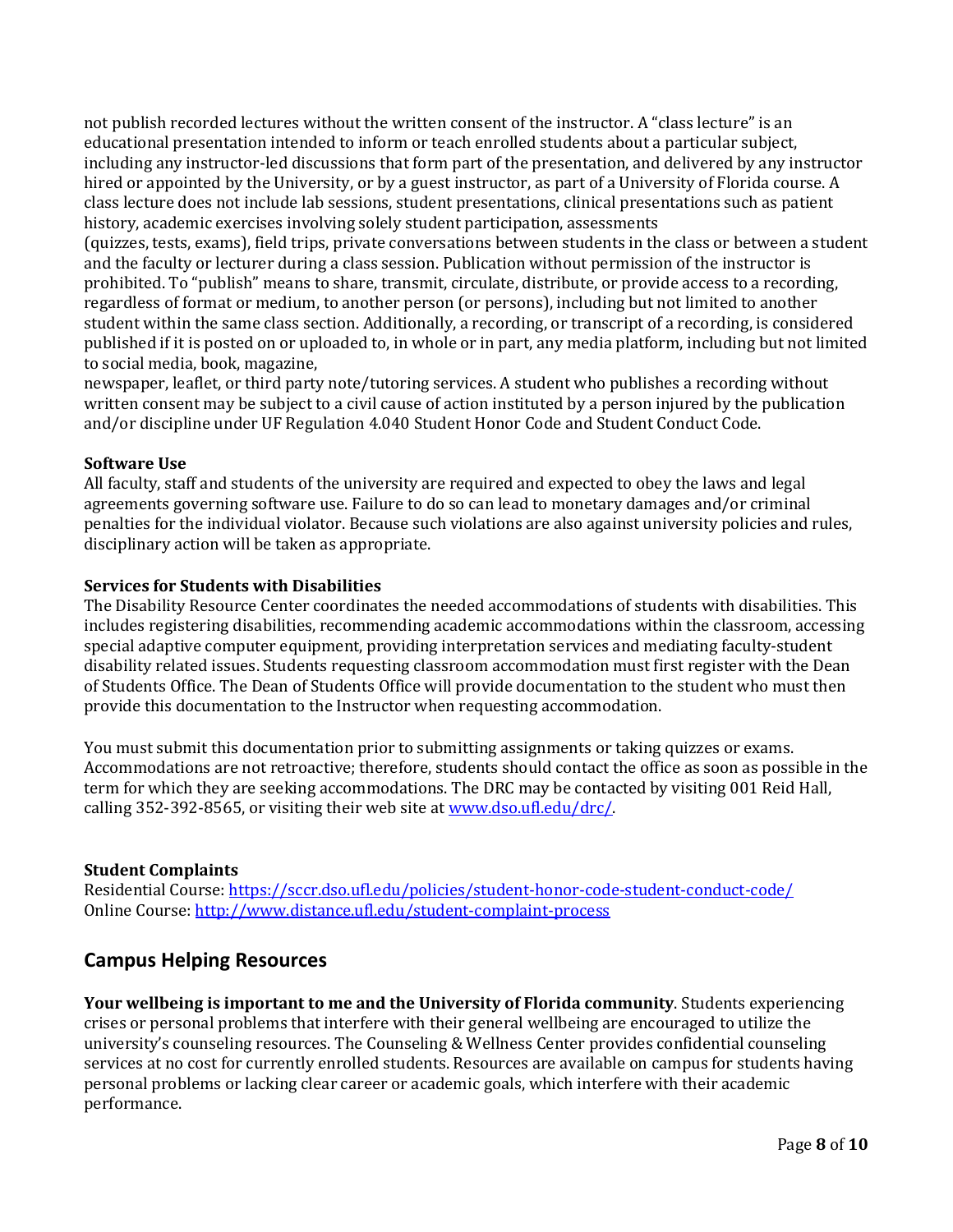- *University Counseling Center & Wellness Center*, 3190 Radio Road, 352-392-1575. Counseling Services, Groups and Workshops, Outreach and Consultation, Self-Help Library & Wellness Coaching. <http://www.counseling.ufl.edu/>
- *U Matter We Care.* 352*-*292-2273. UF's umbrella program for UF's caring culture. Provides students in distress with support and coordination of the wide variety of appropriate resources. [http://umatter.ufl.edu](http://umatter.ufl.edu/)
- *Career Connections Center*, First Floor JWRU, 352-392-1601, [https://career.ufl.edu/.](https://career.ufl.edu/)
- Student Success Initiative, [http://studentsuccess.ufl.edu](http://studentsuccess.ufl.edu/)
- *Dean of Students Office*, 202 Peabody Hall, 392-1261. Among other services, the DSO assists students who are experiencing situations that compromises their ability to attend classes. This includes family emergencies and medical issues (including mental health crises).<https://care.dso.ufl.edu/>
- *Teaching Center*, Broward Hall, 352-392-2010 or 352-392-6420. General study skills and tutoring. <http://teachingcenter.ufl.edu/>
- *Writing Studio,* 2215 Turlington Hall, 352*-*846-1138. Help brainstorming, formatting, and writing papers. [http://writing.ufl.edu/writing-center/.](http://writing.ufl.edu/writing-center/)
- *Fork and Field Pantry.* Food and toiletries for students experiencing food insecurity. [https://pantry.fieldandfork.ufl.edu/.](https://pantry.fieldandfork.ufl.edu/)
- *UF Help Desk*. 352-392-4357. Technical support for computer issues and UF web services. <http://helpdesk.ufl.edu/>
- *University Police Department*, 352-392-1111 (or 9-1-1 for emergencies).<http://www.police.ufl.edu/>
- *Library Support*, [http://cms.uflib.ufl.edu/ask.](http://cms.uflib.ufl.edu/ask) Various ways to receive assistance with using the libraries or finding resources.

## **Course Outline (subject to change – please check the Canvas calendar for the latest information)**

#### **Critical Dates**

| Syllabus quiz                           | Friday, August 27           |
|-----------------------------------------|-----------------------------|
| Quiz 1                                  | Friday, September 17        |
| Exam 1                                  | <b>Friday, September 24</b> |
| Quiz 2                                  | Wednesday, October 6        |
| Quiz 3                                  | Friday, October 15          |
| Exam 2                                  | <b>Friday, October 22</b>   |
| Quiz 4                                  | Friday, November 5          |
| International environmental issue essay | Friday, November 19         |
| Quiz 5                                  | Friday, December 3          |
| Exam 3                                  | <b>Tuesday, December 7</b>  |